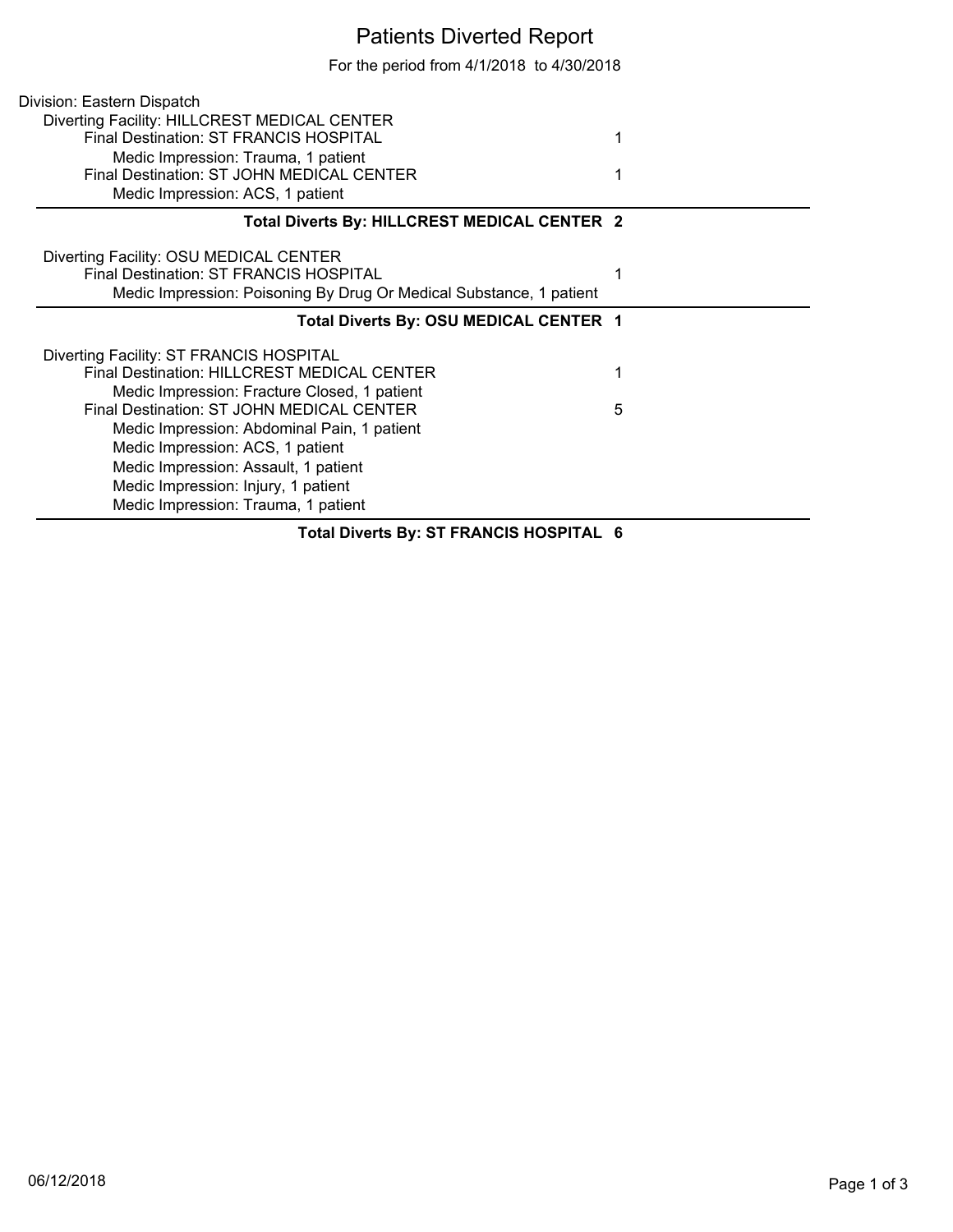| Division: Western Dispatch                                                            |   |
|---------------------------------------------------------------------------------------|---|
| Diverting Facility: BAPTIST INTEGRIS MEDICAL CENTER                                   |   |
| Final Destination: ALLIANCE HEALTH - DEACONESS                                        | 1 |
| Medic Impression: ACS, 1 patient                                                      |   |
| Final Destination: INTEGRIS MEDICAL CENTER - EDMOND                                   | 1 |
| Medic Impression: Pain, 1 patient                                                     |   |
|                                                                                       |   |
| Total Diverts By: BAPTIST INTEGRIS MEDICAL CENTER 2                                   |   |
|                                                                                       |   |
| Diverting Facility: MERCY HEALTH CENTER                                               |   |
| Final Destination: INTEGRIS MEDICAL CENTER - EDMOND                                   | 1 |
| Medic Impression: Altered Mental Status, 1 patient                                    |   |
| Total Diverts By: MERCY HEALTH CENTER 1                                               |   |
|                                                                                       |   |
| Diverting Facility: NORMAN REGIONAL HOSPITAL                                          |   |
| Final Destination: NORMAN REGIONAL HEALTHPLEX                                         | 1 |
| Medic Impression: ACS, 1 patient                                                      |   |
| Total Diverts By: NORMAN REGIONAL HOSPITAL 1                                          |   |
|                                                                                       |   |
| Diverting Facility: OKLAHOMA CITY VA HOSPITAL                                         |   |
| Final Destination: ALLIANCE HEALTH - DEACONESS                                        | 1 |
| Medic Impression: Bacterial Infection, 1 patient                                      |   |
| Final Destination: PRESBYTERIAN TOWER-OU MEDICAL                                      | 1 |
| Medic Impression: Backache, 1 patient                                                 |   |
| Final Destination: SOUTHWEST INTEGRIS MEDICAL CEN                                     | 1 |
| Medic Impression: ACS, 1 patient                                                      |   |
|                                                                                       |   |
| Total Diverts By: OKLAHOMA CITY VA HOSPITAL 3                                         |   |
|                                                                                       |   |
| Diverting Facility: OKLAHOMA HEART HOSPITAL<br>Final Destination: MERCY HEALTH CENTER | 3 |
|                                                                                       |   |
| Medic Impression: Altered Mental Status, 1 patient                                    |   |
| Medic Impression: Dizziness, 1 patient                                                |   |
| Medic Impression: Seizures, 1 patient                                                 |   |
| Total Diverts By: OKLAHOMA HEART HOSPITAL 3                                           |   |
|                                                                                       |   |
| Diverting Facility: OU MEDICAL CENTER EDMOND                                          |   |
| Final Destination: ST ANTHONYS HOSPITAL                                               | 1 |
| Medic Impression: Trauma, 1 patient                                                   |   |
| Total Diverts By: OU MEDICAL CENTER EDMOND 1                                          |   |
|                                                                                       |   |
| Diverting Facility: PRESBYTERIAN TOWER-OU MEDICAL                                     |   |
| Final Destination: OU MEDICAL CENTER EDMOND                                           | 1 |
| Medic Impression: Alcohol Abuse, 1 patient                                            |   |
| Final Destination: SOUTHWEST INTEGRIS MEDICAL CEN                                     | 1 |
| Medic Impression: Syncope, 1 patient                                                  |   |
| Final Destination: ST ANTHONYS HOSPITAL                                               | 5 |
| Medic Impression: Diabetes Mellitus Uncontrolled, 1 patient                           |   |
| Medic Impression: Pain, 1 patient                                                     |   |
| Medic Impression: Respiratory Abnormality, 1 patient                                  |   |
| Medic Impression: Seizures, 1 patient                                                 |   |
| Medic Impression: Trauma, 1 patient                                                   |   |
| Total Diverts By: PRESBYTERIAN TOWER-OU MEDICAL 7                                     |   |
|                                                                                       |   |
| Diverting Facility: SOUTHWEST INTEGRIS MEDICAL CEN                                    |   |
| Final Destination: BAPTIST INTEGRIS MEDICAL CENTER                                    | 1 |
| Medic Impression: Chronic Airway Obstruction, 1 patient                               |   |
|                                                                                       |   |
| Total Diverts By: SOUTHWEST INTEGRIS MEDICAL CEN 1                                    |   |
|                                                                                       |   |